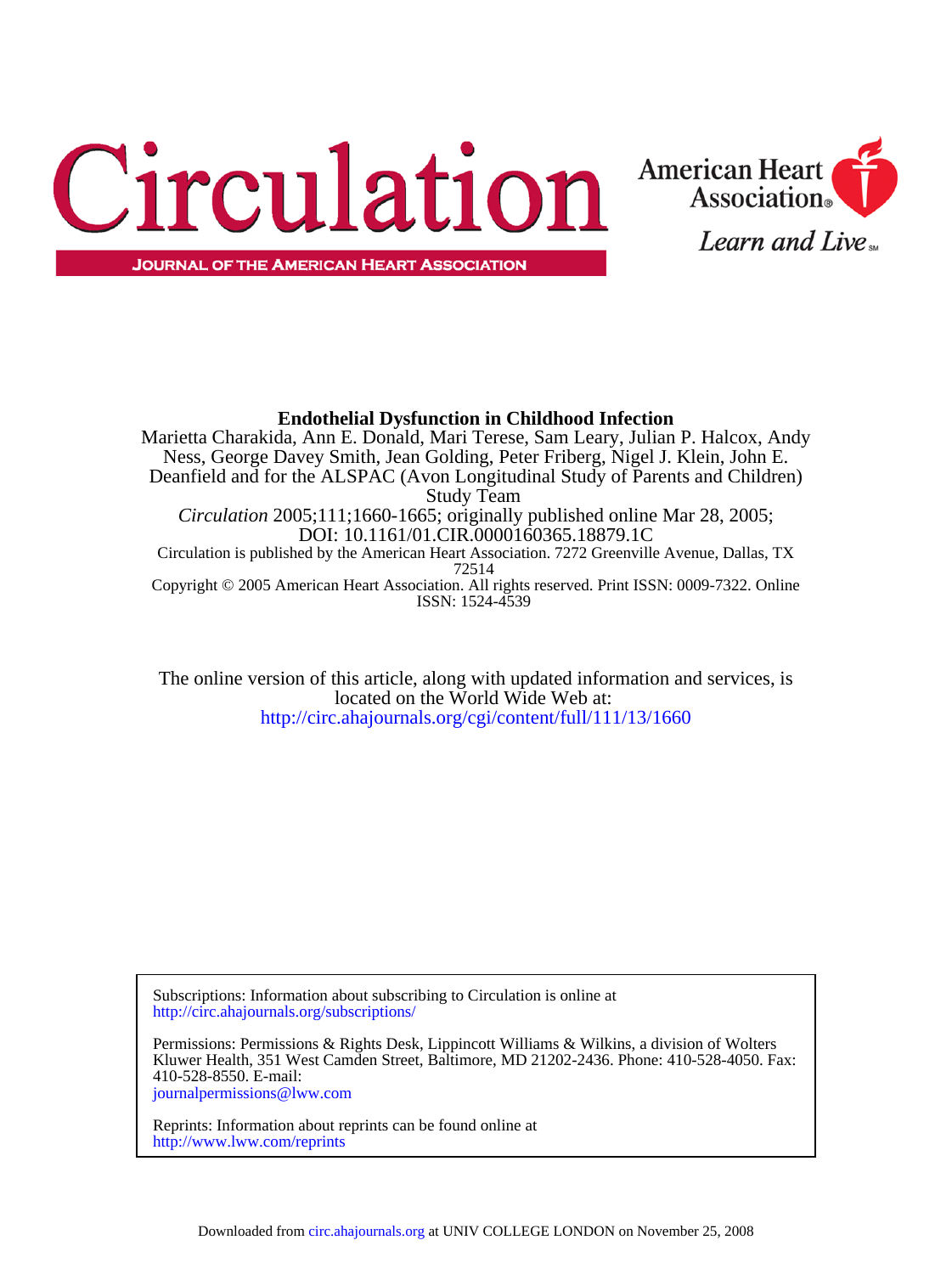# **Endothelial Dysfunction in Childhood Infection**

Marietta Charakida, MD; Ann E. Donald, AVS; Mari Terese, BSc (Hons), AVS; Sam Leary, PhD; Julian P. Halcox, MB, MA, MRCP; Andy Ness, PhD, MFPH; George Davey Smith, MD, DSc, FFPH; Jean Golding, PhD, DSc, FMedSci; Peter Friberg, MD, PhD; Nigel J. Klein, PhD, FRCPCH; John E. Deanfield, BA, BCh, MB, FRCP; for the ALSPAC (Avon Longitudinal Study of Parents and Children) Study Team

- *Background*—Atherosclerosis begins in early life, and endothelial dysfunction is recognized as a key initiating event in the development of atherosclerosis. Although infection has been implicated in endothelial dysfunction and atherogenesis, the impact of acute common childhood infections on the vascular endothelium is unknown.
- *Methods and Results*—We studied 600 children aged 10 years drawn from the Avon Longitudinal Study of Parents and Children. The children were divided into 3 groups: those with current acute infection (AI;  $n=135$ ; 73 boys and 62 girls); a convalescent group with infection in the past 2 weeks ( $n=166$ ; 78 boys and 88 girls), and a healthy control group  $(n=299; 131$  boys and 168 girls). Endothelial function was determined in all subjects by high-resolution ultrasound to measure brachial artery flow-mediated dilation (FMD) and was expressed as the percentage change in diameter from baseline after reactive hyperemia. FMD was repeated in 40 children in the AI group and 50 in the control group after a mean interval of 1 year. FMD was lower in both the AI group  $(6.3 \pm 2.7\%)$ , mean $\pm$ SD) and the convalescent group  $(8.1 \pm 3.1\%)$  than in the control group  $(9.7 \pm 2.5\%)$ ; *P*<0.001 for both). The observed differences in FMD remained after adjustment for potential confounding variables. At the repeat visit, FMD was unchanged in controls  $(P=0.85)$  but improved in the AI group  $(P<0.001)$ .
- *Conclusions*—Acute infection in childhood is associated with impaired endothelium-dependent vasodilation. These findings support a potential role for previously unsuspected extrinsic inflammatory stimuli in the pathogenesis of early atherosclerosis. **(***Circulation***. 2005;111:1660-1665.)**

**Key Words:** infection ■ endothelium ■ risk factors ■ population

A therosclerosis as a clinical disease usually presents in middle and late adulthood, but the pathogenesis of this disease starts very early, often from the first decade of life.1 Classic risk factors, including hypercholesterolemia, obesity, and diabetes, have been associated with accelerated atherosclerosis in children, which has been linked to cardiovascular morbidity and mortality in later life.2,3 It is likely, however, that other influences may be important for initiation and progression of early disease.

# **See p 1568**

Experimental and clinical studies have led to a dramatic change in our understanding of the pathophysiology of atherosclerosis, providing robust evidence of the importance of vascular inflammation throughout disease development.<sup>4,5</sup> The endothelium plays a key role as the signal transducer that regulates this process. Although classic risk factors may induce inflammation and endothelial dysfunction, our group has recently shown that even a low-grade inflammatory stimulus such as typhoid vaccination can cause profound, reversible impairment of endothelial function in young healthy subjects.6

Infection is the most common inflammatory insult in early life. To date, most clinical studies have focused on the contribution of infection on the advanced stages of atherosclerotic disease in adults, with conflicting results<sup> $7-10$ </sup>; however, the greatest burden of infection occurs in childhood, which raises the possibility that infection may play a more important role during the preclinical phase of atherosclerosis. There has been limited clinical investigation into the role of infection in children; however, a provocative study suggested that a severe infection can accelerate the early progression of structural arterial disease.11 In the present study, we investigated the effect of common mild childhood infections on endothelial function in a large cohort of children.

© 2005 American Heart Association, Inc.

*Circulation* **is available at http://www.circulationaha.org DOI: 10.1161/01.CIR.0000160365.18879.1C**

Received July 25, 2004; revision received December 13, 2004; accepted January 25, 2005.

From the Vascular Physiology Unit (M.C., A.E.D., J.P.H., P.F., J.E.D.) and Infectious Diseases and Microbiology Unit (N.J.K.), Institute of Child Health, UCL University, London, United Kingdom; and the Unit of Paediatric and Perinatal Epidemiology (M.T., S.L., A.N., G.D.S., J.G.), Department of Community Based Medicine, University of Bristol, Bristol, United Kingdom.

Correspondence to Marietta Charakida, Vascular Physiology Unit, 30 Guilford St, London WC1N 1EH, United Kingdom. E-mail charakidadoc@hotmail.com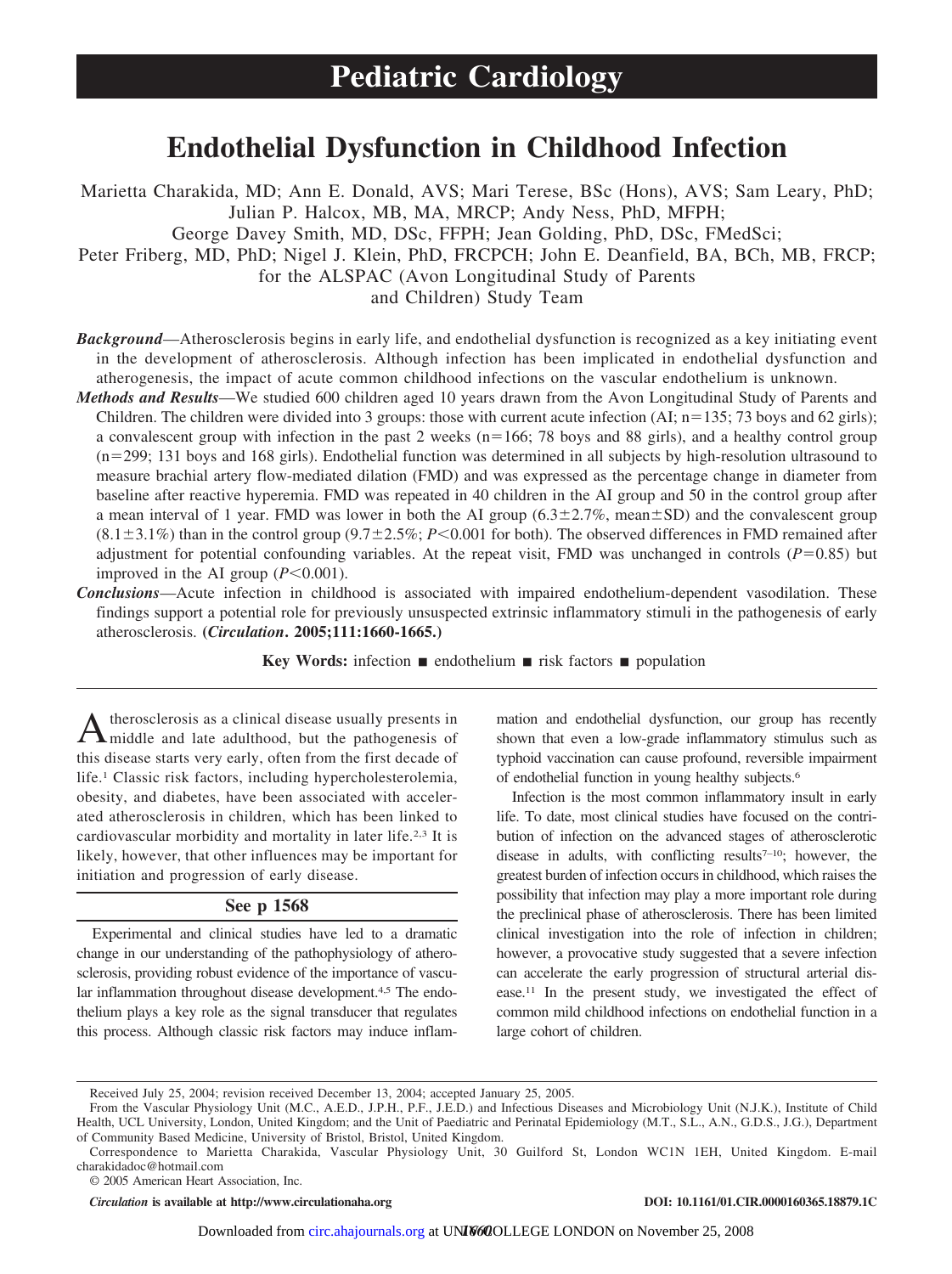# **Methods**

# **The ALSPAC Population**

The Avon Longitudinal Study of Parents and Children (ALSPAC) is a population-based study designed to investigate environmental and genetic influences that may affect the health and development of children. The study methods are described in detail elsewhere<sup>12</sup> and on the study's World Wide Web site (http://www.alspac.bris.ac.uk). Briefly, 15 541 pregnant women with an expected delivery date between the start of April 1991 and the end of December 1992 were enrolled, which represented 85% of the eligible total general population in 3 health authorities in the Bristol, United Kingdom, area. The cohort of 14 062 liveborn children has been followed up prospectively. Detailed information about the children has been collected from questionnaires administered through childhood, and clinic measurements have been performed on the entire cohort annually since the age of 7 years.

# **The Vascular Study Population**

Our study population consisted of 600 children aged 10 years. These represented consecutive children born between February 2002 and June 2002 who were participating in a vascular study of the entire ALSPAC cohort, provided they did not have asthma or chronic infections and were not taking antibiotics or antiinflammatory drugs. The protocols were approved by the ALSPAC Law and Ethics committee and by the local research ethics committees. Written informed consent was sought from the parent/guardian, and assent from the child was obtained at the time of the study.

## **Definition of Infection**

Information on the nature, timing, and treatment of the children with acute infection was obtained by questionnaires completed by the parents/guardians of the children at the time of the vascular function measures. Acute infection was defined by clinical symptoms. The commonest were cough, cold, fever, and sore throat. These were reported by the parents in the questionnaires and not confirmed by formal clinical examination or serological evidence. No blood tests were undertaken to document infectious agents or state. The questionnaires inquired about the type and severity of infection and details of any medication or supplement taken at the time of their assessment, or regularly, by the children. Children were then classified into 3 different groups: (1) children who reported acute infection at the time of the study (AI group), (2) children who were convalescing from an infection in the previous 2 weeks but were well at the time of the study (convalescent group), and (3) children without recent illness (controls). None of the illnesses were considered severe enough to warrant medical consultation or prescription of antibiotics.

# **Endothelial Function**

Each child underwent measurement of endothelium-dependent vascular responses of the right brachial artery by high-resolution ultrasound imaging (Aloka 5500, Japan; 7-MHz linear probe and automated vessel-diameter measurements, Brachial Tools, MIA) in a temperature-controlled vascular room in Bristol.13 The child lay supine on a couch in a temperature-controlled room (24°C to 26°C), and after 10 minutes' rest, a straight, nonbranching segment of the brachial artery above the antecubital fossa was identified and scanned in a longitudinal fashion. Once depth and gain settings were adjusted, brachial artery diameter was recorded (baseline) for 1 minute. A pneumatic cuff was then inflated to 200 mm Hg on the forearm for 5 minutes, and the segment of the brachial artery was recorded continuously for another 5 minutes. We recorded end-diastolic images at 3-second intervals throughout. Brachial artery diameter was measured offline by an automatic edge-detection system and expressed as a percent change from the baseline diameter.14 Doppler-derived flow measurements (using a pulsedwave Doppler signal at a 70° angle) were also obtained continuously. The increase in blood flow after the release of the cuff was expressed as a percentage of the baseline flow.

## **Potential Confounding Factors**

#### *Measures of Social Position*

The occupation of both the mother and her partner were recorded in the 32-week antenatal questionnaire. These were used to allocate each to a social class group (which ranged from  $V$ =unskilled to I=professional) with the United Kingdom Registrar General's occupational coding. A combined variable was derived that was the highest socioeconomic class of the mother and her partner.

#### *Measures of Cardiovascular Risk Factors*

At 10 years, systolic and diastolic blood pressures were measured as the average of the last 2 seated readings with an automated oscillometric device (Dinamap 9301 vital signs monitor) in the left arm. A pediatric cuff was used when arm circumference was 25 cm and a regular adult cuff when arm circumference was 25 cm. Heart rate was measured as the average of the last 2 readings as recorded by the same (Dinamap 9301 vital signs monitor) device. Weight was measured to the nearest 0.1 kg with SECA scales while the child was wearing underwear, and height was measured to the nearest 0.1 cm with a Leicester height meter. From these measurements, body mass index values were calculated (weight/height<sup>2</sup>, with weight in kilograms and height in meters). Nonfasting venous blood samples were collected from each child at age 7 years and analyzed for total cholesterol, HDL, and LDL.

## *Measures of Previous Infection and Hygiene Practice*

Mothers reported, in 4 different questionnaires at 15 months, 15 to 24 months, 24 to 38 months, and 54 months, how often in a normal day their child's face and hands were wiped and also how often hands were wiped before meals. Responses ranged from "not at all" to "5 or more times per day." Mothers were also asked how often their child was given a bath or shower, brushed their teeth, and cleaned their ears. Responses ranged from "hardly ever" to "more than once a day." The score at each time point was the sum of 6 questions that gave values of 0 to 18, with higher values indicating greater hygiene. From these responses, the child's mean hygiene score was derived (ranging from least hygienic to most hygienic).15 Similarly, a mean infection score was created from questionnaires for the age periods  $6$  months, 6 to 18 months, 18 to 30 months, 30 to 42 months, and 59 to 81 months, which gave values from 0 to 7. The infection score at each time point was the number of infections (diarrhea, vomiting, cough, high temperature, cold, earache, and ear discharge) reported. In addition an "infection seen by the doctor" score was also derived with individual questions recoded as having visited a doctor with infections versus not having visited a doctor with infection/no infection. With the same time points, a mean antibiotic score was calculated, for which the score at each time point was "0" for no antibiotic use, "1" for only 1 episode of use, and "2" for 2 or more episodes of antibiotic use. For all variables, mean values were only calculated if values were recorded for at least 2 time points.

#### **Follow-Up Study Methods**

To assess the long-term effect of the infectious illness on endothelial function, we performed repeat measures. We calculated that 40 children from the AI group would have the power to demonstrate a 25% improvement in the flow-mediated dilation (FMD) response relative to their baseline measurement in the AI group with 90% power and at the 5% significance level. To ensure adequate participation, we invited by letter all 135 children of the AI group and 150 randomly selected control children to attend for an additional vascular assessment  $(12 \pm 6$  months after the initial evaluation).

#### **Data Analysis**

The data were analyzed with the Stata analysis package, version 8. All vascular function data were normally distributed and are presented as mean and SD for continuous variables or percentages for categorical variables. We examined the effect of infection on endothelial function by linear regression analysis. Multivariable analysis was performed to adjust for other potential confounders. At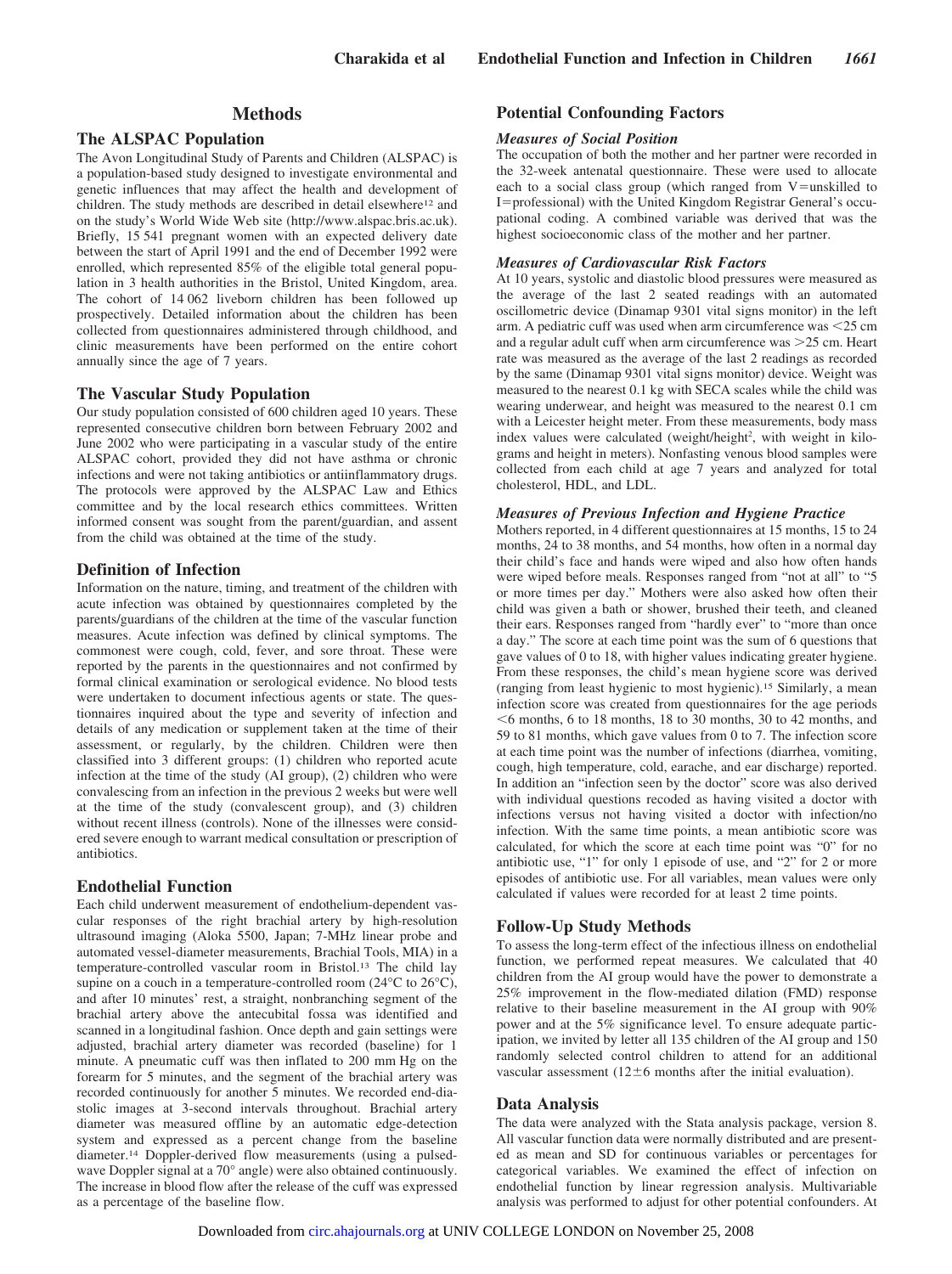|                                                | Al Group<br>$(n=135)$ | <b>Convalescent Group</b><br>$(n=166)$ | Control Group<br>$(n=282)$ | P    |
|------------------------------------------------|-----------------------|----------------------------------------|----------------------------|------|
| Male, %                                        | 54.1                  | 47.0                                   | 40.4                       | 0.01 |
| Social class I and II, %                       | 67.2                  | 59.7                                   | 54.1                       | 0.02 |
| Body mass index $@10$ years, kg/m <sup>2</sup> | 16.1(1.8)             | 15.8(1.6)                              | 16.2(2.2)                  | 0.4  |
| Total cholesterol @7 years, mmol/L             | 4.4(0.7)              | 4.4(0.7)                               | 4.4(0.7)                   | 0.9  |
| HDL $@7$ years, mmol/L                         | 1.5(0.3)              | 1.6(0.4)                               | 1.5(0.3)                   | 0.1  |
| LDL $@7$ years, mmol/L                         | 2.2(0.6)              | 2.3(0.5)                               | 2.3(0.6)                   | 0.5  |
| SBP @10 years, mm Hq                           | 102.2(8.2)            | 101.5(8.9)                             | 100.7(8.4)                 | 0.1  |
| DBP $@10$ years, mm Hq                         | 57.1 (6.8)            | 57.1 (7.2)                             | 56.9(7.1)                  | 0.8  |
| Heart rate @10 years, bpm                      | 71.2 (11.9)           | 73.0 (11.5)                            | 71.0(11.3)                 | 0.6  |
| Infection score: not seen by doctor*           | 3.7(0.9)              | 3.6(0.9)                               | 3.5(0.9)                   | 0.1  |
| Infection score: seen by doctor*               | 1.4(0.9)              | 1.3(0.9)                               | 1.3(0.9)                   | 0.3  |
| Antibiotic scoret                              | 0.8(0.5)              | 0.7(0.5)                               | 0.7(0.5)                   | 0.1  |
| Hygiene score‡                                 | 9.8(1.8)              | 9.7(1.8)                               | 9.8(2.0)                   | 0.8  |

**TABLE 1. Demographic Characteristics and Clinical Parameters According to Infection Status in Children**

SBP indicates systolic blood pressure; DBP, diastolic blood pressure.

\*Mean number of infections (diarrhea, vomiting, cough, high temperature, cold, earache, and ear discharge) reported at 5 different time points. Individual questions were recoded as "seen doctor with infection" vs "not seen doctor with infection/no infection."

†Mean number of antibiotics used at 5 different time points.

‡Mean of hygiene scores at 4 time points. Hygiene score at each time point was the sum of face washing, hand washing, hand cleaning before meals, bath/shower, and ear hole cleaning values. Higher values indicate greater hygiene.

Values are percent or mean (SD).

the follow-up study, *t* tests were used to compare the differences in endothelial function measures.

# **Results**

# **Population Characteristics**

Of the 600 subjects, 301 children had either an acute infection at the time of the study (AI group,  $n=135$ ) or were convalescing from an infection in the previous 2 weeks but were well at the time of study. The 299 controls were healthy children without recent illness. The majority of children in both the AI and convalescent groups presented with upper respiratory tract infections (93% and 94%, respectively). The remainder had either ear infections (2% and 2%) or urinary tract infections (5% and 4%). Seventeen children from the control group were excluded from the analysis because their vascular measures could not be linked to the main database. None of the children in the present study had infectious illnesses deemed sufficiently severe to warrant prescription of antibiotics. The clinical characteristics and risk factor profiles of the children are shown in Table 1.

In the follow-up study, all 43 children who replied from the AI group were studied, but 3 were excluded because they presented with acute infection or with a history of recent infection within the last 2 weeks. Fifty control children had a repeat study performed in an identical manner. None of those children had experienced another infection during the period between the 2 studies.

# **Associations Between Acute Infection and Clinical Characteristics**

Higher socioeconomic position was associated with increased incidence of infection, and there were more boys than girls in the AI group. No other factors were associated with infectious status (Table 1).

## **Infection and Endothelial Function**

Baseline brachial artery diameter, baseline flow, reactive hyperemia flow, and absolute change in flow were similar in

|                                 | Al Group<br>$(n=135)$ | <b>Convalescent Group</b><br>$(n=166)$ | Control Group<br>$(n=282)$ | P     |
|---------------------------------|-----------------------|----------------------------------------|----------------------------|-------|
| Baseline diameter, mm           | 2.7(0.3)              | 2.7(0.3)                               | 2.7(0.5)                   | 0.9   |
| % FMD                           | 6.3(2.7)              | 8.1(3.1)                               | 9.7(2.5)                   | 0.001 |
| Baseline flow, mL/min           | 8.6(3.7)              | 8.7(4.1)                               | 9.2(5.7)                   | 0.6   |
| % Reactive hyperemia flow       | 492.2 (139.1)         | 523.2 (138.2)                          | 486.0 (140.9)              | 0.6   |
| Absolute change in flow, mL/min | 31.0(9.4)             | 31.3 (16.23)                           | 32.4 (17.6)                | 0.8   |

Values are mean (SD); *P* values were from 1-way ANOVA testing the means across the 3 groups.

Downloaded from [circ.ahajournals.org](http://circ.ahajournals.org) at UNIV COLLEGE LONDON on November 25, 2008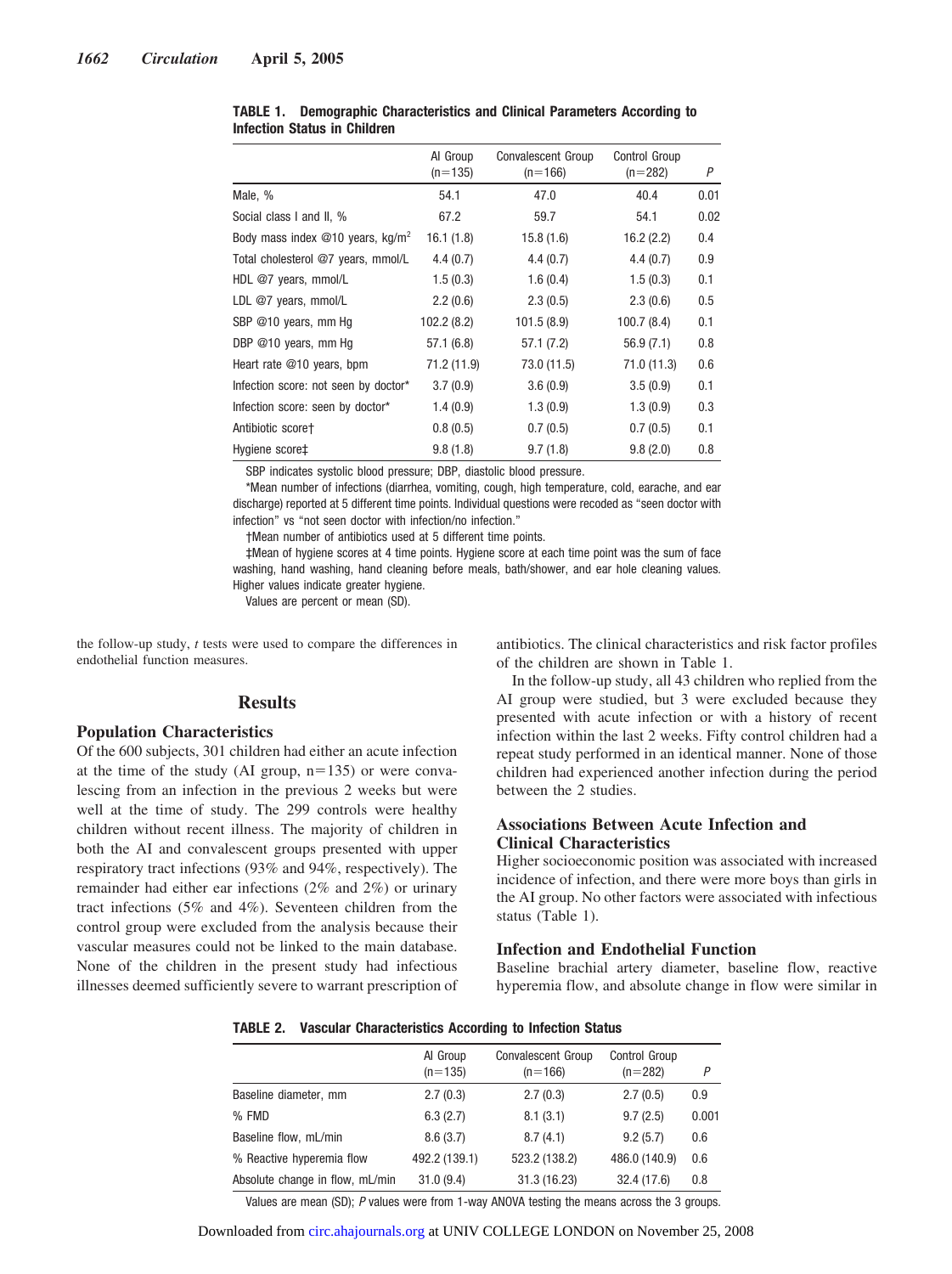

**Figure 1.** Impact of infection on endothelial function. This figure demonstrates differences in endothelial function (% FMD) between AI group, convalescent (Conv) group, and controls. Values expressed as mean  $\pm$  SD. \*P<0.001 vs control group.

the 3 infection groups (Table 2). Endothelium-dependent FMD was lower in the AI group than in either the convalescent or the control children (*P*<0.001 for both; Figure 1). In addition, FMD was also lower in the convalescent children than in the controls  $(P<0.001)$ .

None of the factors mentioned in Table 1, including hygiene and prior infection score, were associated with FMD in this cohort  $(P=0.3$  to  $P=0.9$ ). However, given the data from the literature, we considered these factors as potential confounders and adjusted for them in the analysis. The impact of AI on FMD was unaltered after multivariable adjustment for gender, baseline brachial artery diameter, total cholesterol, systolic blood pressure, socioeconomic status, body mass index, infection, and hygiene score (Table 3).

#### **Follow-Up Study**

The differences in vascular function between the AI and control children who participated in the follow-up study were similar to the findings for the entire cohort. Baseline vessel size was similar in both the AI and the control group at the 2 visits. Baseline and reactive hyperemia flow measurements were similar in the control group at the 2 visits (Table 4). FMD was unchanged in the control children in the 2 visits. In contrast, FMD improved substantially in the children in the AI group (Figure 2; Table 4). At follow-up study, FMD was lower in the AI group than in controls, but this did not reach conventional statistical significance  $(P=0.06)$ . Thirty-six of the children in the AI group had endothelial function values within the normal range at follow-up. The FMD values of 4 AI children remained 2 SDs below the mean value for the control children. In the control group, 2 children had FMD

**TABLE 3. Associations Between FMD and Acute Infection**

|                    | % FMD Unadjusted           | % FMD, Adjusted*           |
|--------------------|----------------------------|----------------------------|
| Al group           | $-3.4$ ( $-3.9$ , $-2.8$ ) | $-3.1$ ( $-3.9$ , $-2.3$ ) |
| Convalescent group | $-1.7$ (-2.2, -1.1)        | $-1.7$ (-2.4, -0.7)        |

\*Adjusted for gender, baseline brachial artery diameter, infection score, hygiene score, total cholesterol, body mass index, social class, and systolic blood pressure.

 $\beta$  (CI) values are from regressions in comparisons with controls.

values 2 SDs below the mean both at baseline and at restudy. There were no demographic or clinical features that discriminated this small group of AI or control children from the remaining children. Baseline flow measurements in the AI group were higher in the follow-up study than in their index visit. Although this baseline difference in flow resulted in lower reactive hyperemic flow expressed as a percentage, the absolute increase in hyperemic flow was similar to that seen at the first visit (Table 4).

#### **Discussion**

This study shows that minor infectious illnesses are associated with impairment in endothelial function in otherwise well children. Vascular function recovered in most but not all children at follow-up study 1 year later. These findings support a potential role for previously unsuspected extrinsic inflammatory stimuli in the pathogenesis of early atherosclerosis.

Most studies of infection and atherosclerosis have examined the late clinical phase of the disease. Infectious agents have been found in atherosclerotic plaques and linked to vascular inflammation.16 Individual pathogens and total pathogen burden have been associated with structural and functional arterial wall abnormalities and outcome, but no causal relationship has been established.17–19 Large antibiotic trials targeting specific infectious agents to treat the established atherosclerotic disease have reported conflicting and mostly disappointing results,20 which suggests at most a limited benefit of treatment in patients with advanced atherosclerotic disease.

Experimental work, however, has suggested that infection may play a more important role in the early phase of atherogenesis and may be amenable to intervention at this stage.21–23 We have previously shown that a specific vasculitic disease, Kawasaki disease, can cause long-term vascular dysfunction in the young.24 We now extend these findings to demonstrate an acute vascular effect of minor common infectious illnesses experienced by the majority of children. By studying children, it is possible to minimize the potential confounding but less easily quantifiable effects of lifetime risk factor burden.

We chose to study the effect of these illnesses on endothelial function in conduit arteries because endothelium plays a key role in regulating many of the vascular changes involved in the initiation and progression of early disease. We measured FMD, a technique developed by our group, because this has been shown to be accurate, to be reproducible, to correlate with endothelial function in the coronaries, and to reflect nitric oxide bioavailability.13,25,26 Furthermore, endothelial function measured by FMD has been shown to predict cardiovascular outcome in recent reports and to respond to interventions.27,28

We have shown that even mild childhood infections that do not require a visit to the doctor or antibiotic therapy are associated with marked endothelial dysfunction. The impact on FMD was comparable to that seen in previous studies in young adults with risk factors such as diabetes and family history of coronary artery disease.<sup>29,30</sup> Within this large representative cohort, there was a range of vascular responses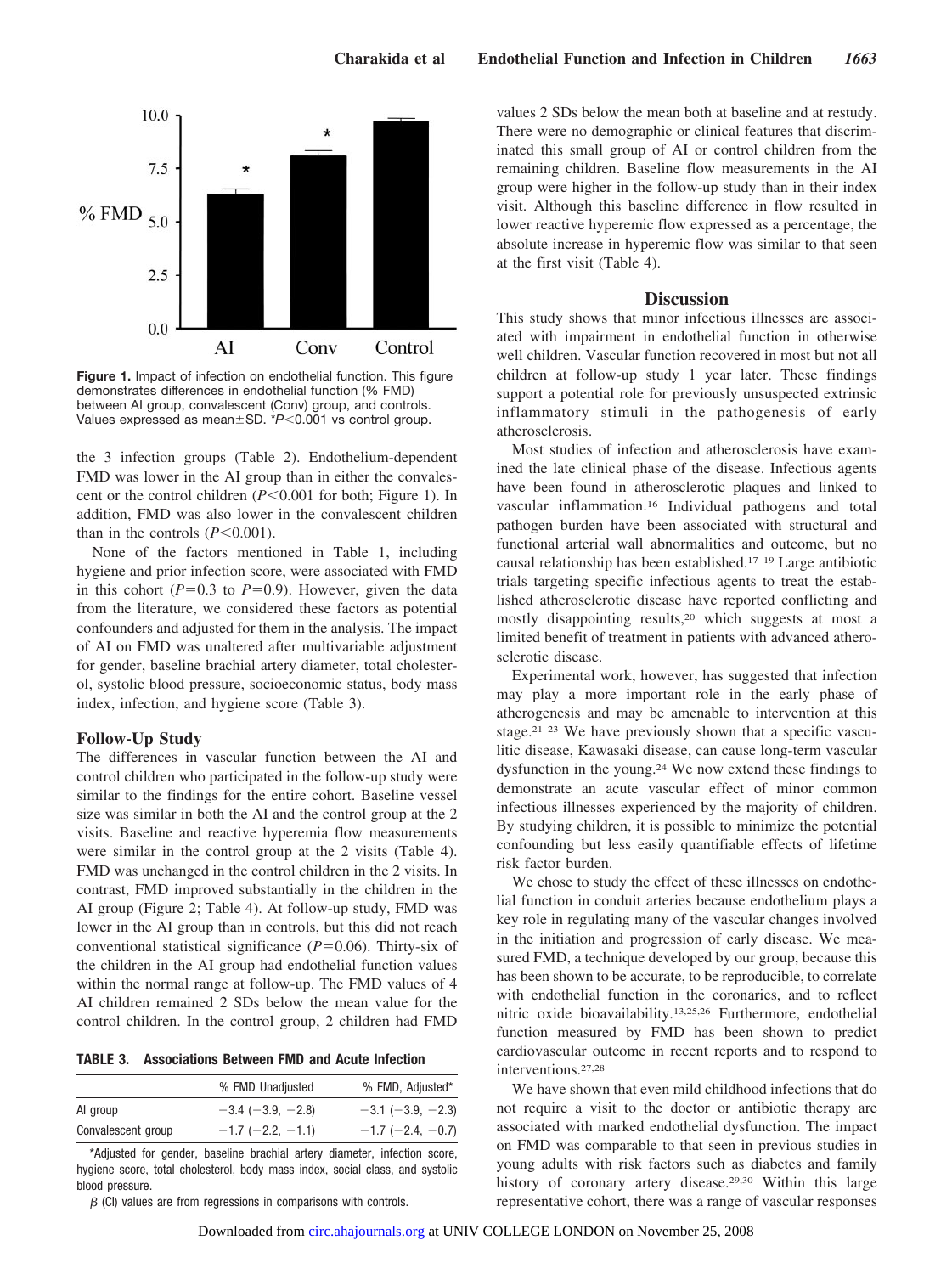|                                 | Al Group $(n=40)$ |               | Control Group $(n=50)$ |               |                       |                 |                  |
|---------------------------------|-------------------|---------------|------------------------|---------------|-----------------------|-----------------|------------------|
|                                 | Visit 1           | Visit 2       | $P^*$                  | Visit 1       | Visit 2               | $P^*$           | Ρt               |
| Baseline diameter, mm           | 2.8(0.3)          | 2.7(0.3)      | 0.2                    | 2.8(0.9)      | 2.7(0.4)              | $0.5 \quad 0.9$ |                  |
| % FMD                           | 5.0(2.3)          | 8.2(2.5)      | 0.001                  | 9.3(2.4)      | 9.2(2.3)              |                 | $0.8 \quad 0.06$ |
| Baseline flow, mL/min           | 8.5(2.8)          | 11.6(6.9)     | 0.01                   | 10.3(8.7)     | 10.3(4.9)             | $0.9\quad 0.3$  |                  |
| % Reactive hyperemia flow       | 499.1 (143.2)     | 432.7 (140.2) | 0.05                   | 476.8 (140.5) | 477.8 (162.4) 0.9 0.2 |                 |                  |
| Absolute change in flow, mL/min | 31.6(8.9)         | 33.1(13.5)    | 0.8                    | 34.5(13.9)    | 33.9(12.5)            | $0.6 \quad 0.8$ |                  |

**TABLE 4. Vascular Characteristics of Children in Follow-Up Study**

Values are mean (SD).

\*Visit 1 vs visit 2; †visit 2 of AI group vs visit 2 of control group.

to acute infection. This is unlikely to have been due to variation in cardiovascular risk factor profile in the present study population, because there were similarly low levels of risk factors in all 3 groups. In addition, owing to size and time limitations of the study, blood was not taken at the time of the study. We were therefore unable to define whether specific infectious agents are more likely to produce vascular effects. It was also not possible to quantify the magnitude of the vascular inflammatory response by measuring blood markers of endothelial activation, which have been identified in adult subjects at risk of coronary artery disease. Further studies are required to examine the contribution of specific infectious agents and the potential contribution of parental risk factors, ie, smoking.31,32

A number of potential mechanisms by which infection may damage the arterial wall have been proposed. A direct effect of the virus on the endothelium has been suggested.33 Alternatively, indirect damage may result from inflammatory cytokines on constitutive endothelial nitric oxide synthase, as well as lipid modifications of both HDL and LDL cholesterol.11,34 –36

Animal studies have shown that repeated administration of infectious organisms can lead to progressive endothelial damage.37,38 In the present study, we were able to examine changes in FMD over an average follow-up of 1 year. Endothelial responses in most but not all the children in the AI group returned to within the normal range. Thus, the effects of AI at this age may be transient and recoverable. We are unable, however, to determine the potential impact of



**Figure 2.** Follow-up study. FMD was reassessed in 40 children in AI group and 50 controls at mean interval of  $12\pm6$  months after their initial evaluation. Horizontal lines represent mean values for each group.

recurrent infections, which might be cumulative, as in the animal studies, on the initiation and progression of early atherosclerosis. The AI, convalescent, and control children all had similar reported histories of early childhood infections and hygiene practices. None of the children experienced an infection in the interval between the 2 studies. There were only 4 children from the AI group in whom vascular function remained abnormal at follow-up. This did not allow us to study the factors that might predispose a child to persistent endothelial dysfunction after acute infection. It remains possible that genetic or environmental factors may influence the long-term vascular effects of infection that may take years to become clinically apparent.

# **Conclusions**

We have shown that a minor infectious stimulus in childhood relevant to normal daily life is associated with endothelial dysfunction. This raises the possibility that infection may contribute to mechanisms relevant to the development of atherosclerosis. However, the cumulative impact of individual infectious agents and the interaction with genetic, phenotypic, and other environmental predisposing factors requires prospective evaluation.

## **Acknowledgments**

We thank the British Heart Foundation, which supported the vascular studies in ALSPAC, and the Greek State Scholarship Foundation, which supported Dr Charakida. We are also grateful to CORDA for support for Ann Donald through the Silcock legacy. This study as a whole was supported by the Medical Research Council, the Wellcome Trust, the UK Department of Health, the Department of the Environment, the DFEE, the National Institutes of Health, and a variety of medical research charities and commercial companies. ALSPAC is part of the World Health Organization-initiated European Longitudinal Study of Parents and Children. We are extremely grateful to all the women and children who took part in this study, the midwives for their help in recruiting them, and the whole ALPSAC team, which includes interviewers, computer and laboratory technicians, clerical workers, research scientists, volunteers, managers, receptionists, and nurses.

#### **References**

- 1. Stary HC. Evolution and progression of atherosclerotic lesions in coronary arteries of children and young adults. *Arteriosclerosis*. 1989;9:  $I19 - I32.$
- 2. Perrone J, Hollander JE, De Roos F. Cardiovascular risk factors and atherosclerosis in children and young adults. *N Engl J Med*. 1998;339: 1083–1084.